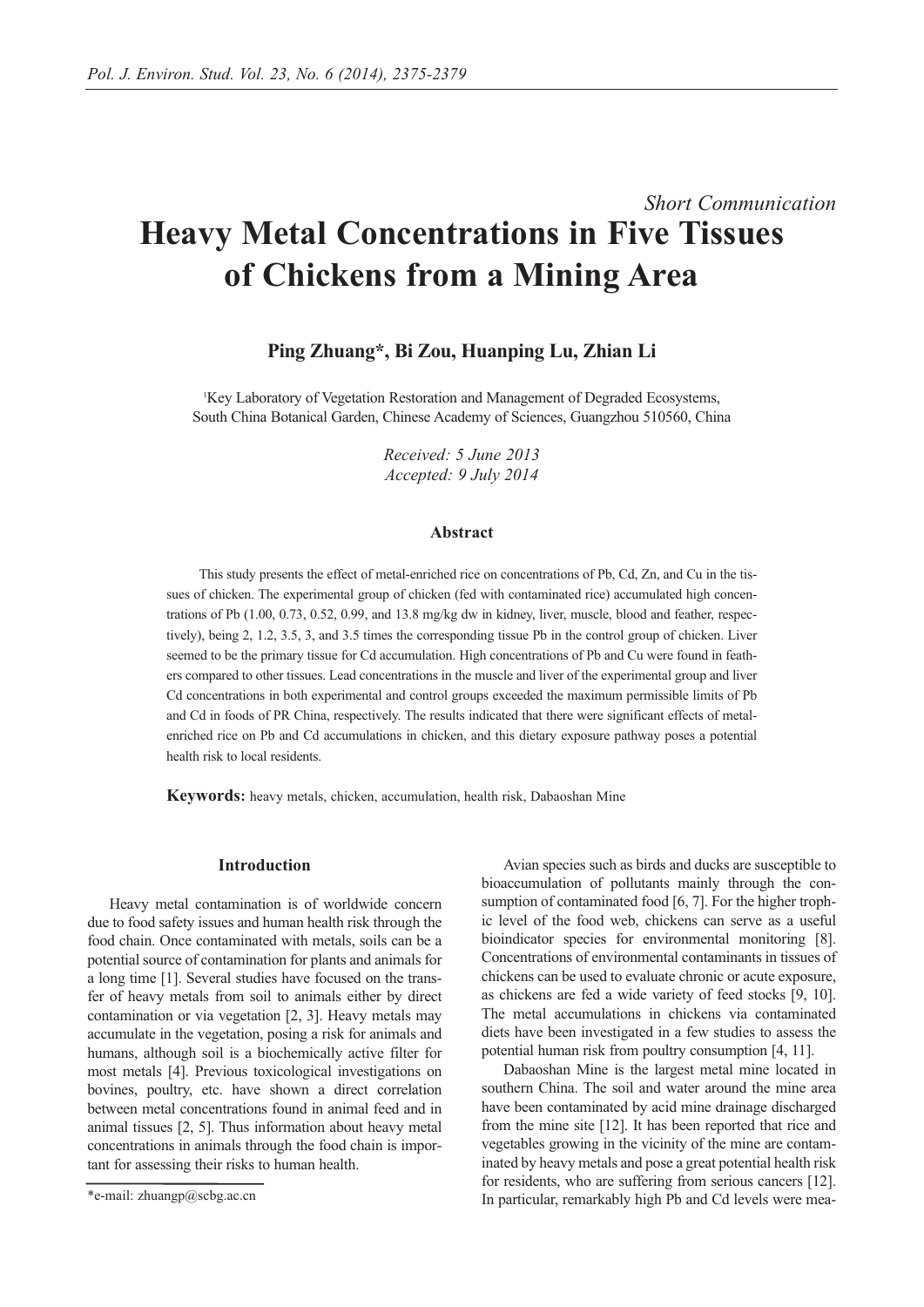sured in rice, which serves as the staple food for local residents and feed for poultry. Due to increasing concern about the toxic metal intake of chickens fed with contaminated rice, this study was undertaken. Thus the aims of this study are to determine whether metal-enriched rice affects the concentrations of Pb, Cd, Zn, and Cu in chicken tissues, and hence to estimate if the edible parts consumed by local residents exceed the Chinese and international permissible **limits** 

#### **Materials and Methods**

Forty-eight chicks (100-150 g) were divided into two groups. The experimental group was fed with rice (grown in contaminated soil around the mine area and containing high metal levels), and the control group was fed with uncontaminated fodder (bought from market). The concentrations of Pb, Cd, Zn, and Cu in the metal-enriched rice and chickenfeed are shown in Table 1. After feeding for 150 days, blood samples of the chicken were obtained by caudal venipuncture using a chilled, heparinized disposable needle and syringe. Following feather collection, kidney, liver and the pectoral muscle were separately dissected from the body of the specimens, frozen in liquid nitrogen, and freeze-dried. Feather samples were washed vigorously three times in deionized water, alternating with acetone, to remove loosely adherent external contamination, then airdried overnight.

Chicken tissues and feather samples were digested by  $HNO<sub>3</sub>$  (16 mol/L) and  $H<sub>2</sub>O<sub>2</sub>$  (30%) as described by Jeffrey [7]. The concentrations of Zn and Cu were determined by flame atomic absorption spectrophotometry (AAS, Model 3030, Perkin-Elmer, USA), and tissues with low Pb and Cd concentration were measured by graphite-furnace atomic absorption spectrometry (GAAS, Model 3030, Perkin-Elmer, USA). Spikes and blanks were run at a frequency of at least 5% of the total number of samples. Certified reference materials GBW 08552 (pig muscle) and GBW 08551 (pig liver) for chicken samples were used for quality control. Spike recoveries ranged from 96% to 102%. Recovered concentrations of the certified samples were within 5% of the certified values. All elemental concentrations (mg/kg) in tissues were estimated on a dry weight basis.

A two-tailed student t-test was used to test for significant differences of heavy metal concentrations between the experimental group of chickens fed with metal-enriched rice and the control group of chickens.

#### **Results and Discussion**

The feeding experiment lasted for 150 days, with no apparent toxic response observed in the experimental group. However, the average weight of chickens fed with metal-enriched rice was lower than that of control chickens, and the experimental chickens contained darker red livers and smaller testicles than the control group. The final

| Table 1. Heavy metal concentrations $(mg/kg, n=4)$ in the metal- |  |
|------------------------------------------------------------------|--|
| enriched rice and fodder for both groups of chicken.             |  |

|                          | Pb              | Cd                | Zn              | Cи              |
|--------------------------|-----------------|-------------------|-----------------|-----------------|
| Rice                     | $1.27 \pm 0.41$ | $0.24 \pm 0.03$   | $37.8 \pm 6.01$ | $5.97 \pm 1.15$ |
| Fodder                   | $0.29 \pm 0.04$ | $0.013 \pm 0.001$ | $121 \pm 10.1$  | $17.8 \pm 3.64$ |
| $ p$ -value <sup>a</sup> | ${}_{0.0001}$   | ${}_{0.0001}$     | ${}_{0.0001}$   | ${}_{0.0001}$   |

<sup>a</sup> p-value for t-test comparing between rice and fodder

weight of chickens was 1,087 g and 1,526 g for the experimental group and control group, respectively. The heavy metal accumulations in kidney, liver, muscle, blood, and feathers of chickens fed with metal-enriched rice and fodder are shown in Tables 2 and 3. Levels varied among heavy metals and tissues. There was a significant difference (p<0.05) between the two groups of chickens in tissue Cd concentrations.

Lead concentrations of chickens fed with metalenriched rice ranged from a minimum of 0.52 mg/kg in the muscle to 13.8 mg/kg in the feathers (Table 2). For control chickens, the lowest and highest concentrations were recorded in the muscle (0.15 mg/kg) and feathers (3.95 mg/kg), respectively. There were significant differences (p  $\leq$  0.01) between the two groups of chickens in tissue Pb concentrations, except for livers. Lead concentrations in livers of chickens (0.62-0.73 mg/kg) in this study were lower than those in black-crowned night heron chicks (mean 0.92 mg/kg) reported by Kim et al. [8], and chickens fed with insects (3.62 mg/kg) reported by Zhuang et al. [4]. Lead has been responsible for acute incidents of bird poisoning, and Burger and Gochfeld [6] suggested that Pb levels as low as 0.4 mg/kg in blood can result in adverse physiological effects, while 4 mg/kg in feathers is associated with negative effects on behavior, locomotion, and depth perception resulting in lowered nestling survival. Compared with the control chickens, feather and blood Pb concentrations of chickens fed with metal-enriched rice exceeded these toxicity levels, which were directly related to relatively high Pb levels in rice grown on the soil contaminated by the discharge of effluents from Dabaoshan mine [12].

There were some significant differences ( $p < 0.05$ ) for all tissue concentrations of Cd between the experimental and control group of chickens (Table 2). Concentrations of Cd in tissues of both groups of chickens were in the descending order of liver > kidney > feather > muscle > blood. Cadmium concentrations in the liver (9.36 mg/kg) and kidney (4.64 mg/kg) of chickens fed with metalenriched rice were higher than those of Siberian gull from Hara biosphere reserve in southern Iran (1.1 and 2.2 mg/kg, [13]), and black-crowned night heron chicks (1.00 and 2.20 mg/kg, [8]). As a result, it is suggested that high Cd concentrations in livers of chickens fed with metal-enriched rice are a consequence of the diet containing a high Cd level (0.24 mg/kg) in rice grown near Dabaosham Mine. Scheuhammer [9] reported that liver-to-kidney ratios for Cd more than 1 indicate acute exposure to relatively high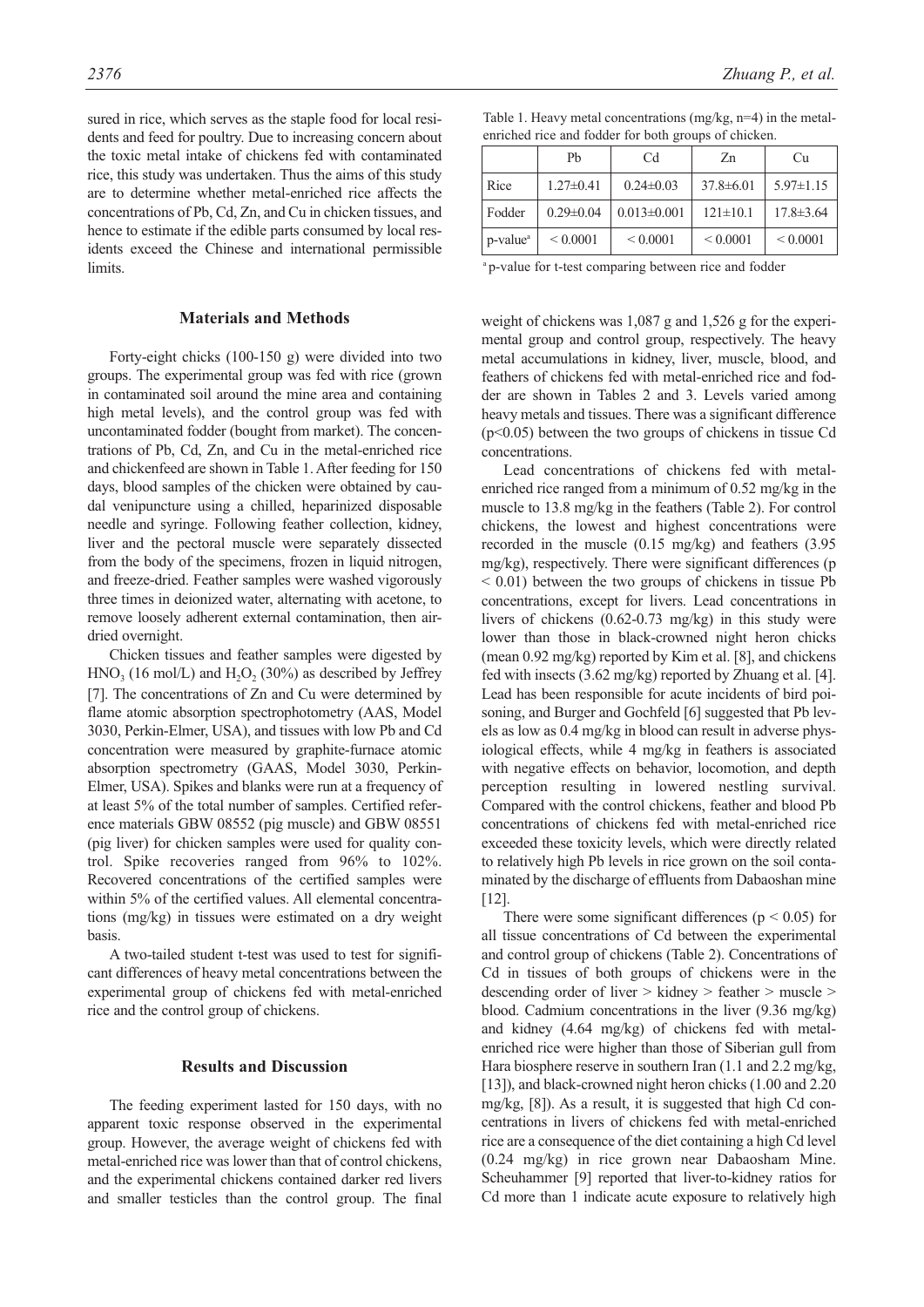|    |                             | Kidney          | Liver           | Muscle            | Blood             | Feather         |  |
|----|-----------------------------|-----------------|-----------------|-------------------|-------------------|-----------------|--|
| Pb | Experimental group $(n=25)$ |                 |                 |                   |                   |                 |  |
|    | $Mean \pm SD$               | $1.00 \pm 0.51$ | $0.73 \pm 0.29$ | $0.52 \pm 0.22$   | $0.99 \pm 0.29$   | $13.8 \pm 3.83$ |  |
|    | Min-Max                     | $0.22 - 1.22$   | $0.30 - 1.41$   | $0.30 - 1.07$     | $0.67 - 1.56$     | $6.04 - 20.8$   |  |
|    | Control group $(n=23)$      |                 |                 |                   |                   |                 |  |
|    | $Mean \pm SD$               | $0.58 \pm 0.31$ | $0.62 \pm 0.22$ | $0.15 \pm 0.09$   | $0.38 \pm 0.15$   | $3.95 \pm 1.16$ |  |
|    | Min-Max                     | $0.52 - 2.61$   | $0.34 - 0.85$   | $0.04 - 1.21$     | $0.16 - 0.47$     | 2.58-6.76       |  |
|    | p-value <sup>a</sup>        | ${}_{0.0001}$   | 0.11            | 0.0002            | ${}_{0.0001}$     | ${}_{0.0001}$   |  |
| Cd | Experimental group $(n=25)$ |                 |                 |                   |                   |                 |  |
|    | $Mean \pm SD$               | $4.64 \pm 1.56$ | $9.36 \pm 3.60$ | $0.059 \pm 0.021$ | $0.042 \pm 0.016$ | $0.51 \pm 0.16$ |  |
|    | Min-Max                     | 1.87-7.73       | $4.69 - 20.4$   | $0.02 - 0.08$     | $0.02 - 0.07$     | $0.22 - 0.89$   |  |
|    | Control group $(n=23)$      |                 |                 |                   |                   |                 |  |
|    | $Mean \pm SD$               | $1.73 \pm 0.52$ | $7.34 \pm 1.18$ | $0.039 \pm 0.018$ | $0.027 \pm 0.021$ | $0.18 \pm 0.12$ |  |
|    | Min-Max                     | $1.03 - 2.64$   | 5.24-9.84       | $0.02 - 0.08$     | $0.004 - 0.07$    | $0.063 - 0.58$  |  |
|    | p-value                     | ${}_{0.0001}$   | 0.016           | 0.002             | 0.015             | ${}_{0.0001}$   |  |

Table 2. Concentrations of Pb and Cd (mg/kg, dry weight) in different tissues of experimental and control groups of chickens.

<sup>a</sup> p-value for t-test comparing the experimental and control groups of chicken

| Table 3. Concentrations of Zn and Cu (mg/kg, dry weight) in different tissues of experimental and control groups of chickens |  |  |
|------------------------------------------------------------------------------------------------------------------------------|--|--|
|------------------------------------------------------------------------------------------------------------------------------|--|--|

|    |                             | Kidney          | Liver           | Muscle          | <b>Blood</b>    | Feather         |  |
|----|-----------------------------|-----------------|-----------------|-----------------|-----------------|-----------------|--|
| Zn | Experimental group (n=25)   |                 |                 |                 |                 |                 |  |
|    | $Mean \pm SD$               | $259 \pm 53.8$  | $190 \pm 29.0$  | $42.0 \pm 12.2$ | $27.3 \pm 3.76$ | $157 \pm 14.9$  |  |
|    | Min-Max                     | 146-356         | 142-238         | 20.6-58.5       | 19.7-33.1       | 136-202         |  |
|    | Control group $(n=23)$      |                 |                 |                 |                 |                 |  |
|    | $Mean \pm SD$               | $229 \pm 52.6$  | $221 \pm 42.5$  | $169 \pm 31.2$  | $107 \pm 14.3$  | $166 \pm 15.3$  |  |
|    | Min-Max                     | 148-305         | 174-382         | 112-232         | 90.5-123        | 129-195         |  |
|    | p-value <sup>a</sup>        | 0.064           | 0.008           | ${}_{0.0001}$   | ${}_{0.0001}$   | 0.051           |  |
| Cu | Experimental group $(n=25)$ |                 |                 |                 |                 |                 |  |
|    | $Mean \pm SD$               | $1.31 \pm 0.12$ | $2.34\pm0.64$   | $1.43 \pm 0.41$ | $0.91 \pm 0.24$ | $26.8 \pm 7.12$ |  |
|    | Min-Max                     | 1.11-1.58       | 1.55-3.21       | $0.94 - 2.42$   | $0.56 - 1.36$   | 17.7-34.6       |  |
|    | Control group $(n=23)$      |                 |                 |                 |                 |                 |  |
|    | $Mean \pm SD$               | $1.26 \pm 0.11$ | $5.18 \pm 0.99$ | $1.43 \pm 0.33$ | $0.71 \pm 0.16$ | $11.8\pm4.62$   |  |
|    | Min-Max                     | 1.03-1.58       | 2.04-6.66       | 1.00-2.09       | $0.48 - 1.01$   | 7.96-26.0       |  |
|    | p-value                     | 0.18            | ${}< 0.0001$    | 0.99            | 0.003           | ${}_{0.0001}$   |  |

<sup>a</sup> p-value for t-test comparing the experimental and control groups of chicken

dietary cadmium concentrations, whereas less than 1 indicates chronic exposure to low levels. In this study, the ratio of Cd liver-to-kidney in chickens was consistent with acute background exposure. This trend was reported in some wild birds, suggesting that the local and species differences of acute and/or chronic contamination by cadmium are attributable to cadmium concentrations in avian diets and environmental pollution [9].

Zinc concentrations in the kidney, liver, muscle, blood, and feather of both groups of chickens are presented in Table 3. There was a 4-fold difference between the two groups for Zn levels in the muscle and blood. The concentrations of Zn in liver (190-221 mg/kg) in this study were below the Zn toxicity level (more than 280 mg/kg in liver) reported by Sileo et al. [10], who described the clinical signs and diagnosis of Zn poisoning in birds in the laboratory and natural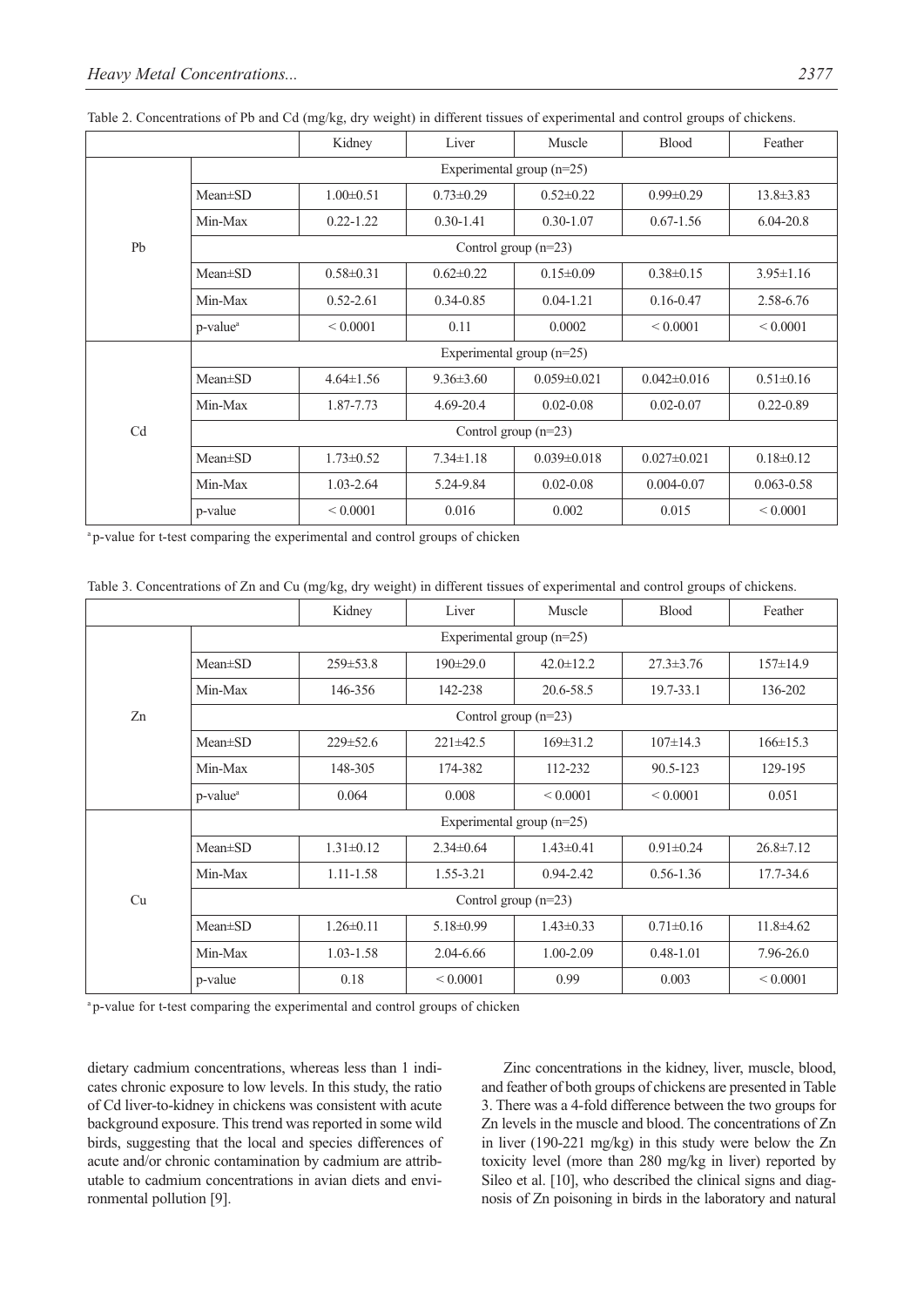|                      | Pb  | C <sub>d</sub>                    | Zn  | Сu |
|----------------------|-----|-----------------------------------|-----|----|
| FAO/WHO <sup>a</sup> | 0.1 | $0.05$ for meat,<br>0.5 for liver | 20  |    |
| $EC^b$               | 0.1 | $0.05$ for meat,<br>0.5 for liver | 20  |    |
| CN <sup>c</sup>      | 0.2 | $0.1$ for meat,<br>0.5 for liver  | 100 | 10 |

Table 4. Maximum permissible level of metals (mg/kg) in poultry set by Chinese and international standards.

a FAO/WHO 2002 Codex Alimentarius, Schedule 1 of the proposed draft Codex general standards for contaminants and toxins in food. Joint FAO/WHO Food Standards Programme, Codex Committee, Rotterdam. Reference CX/FAC 02/16.

b EC (The Commission of the European Communities) 2006 Commission Regulation No. 1881/2006 of 19 December 2006 setting maximum levels for certain contaminants in foodstuffs. Official Journal of the European Communities, L 364/18-19. c MHPRC (Ministry of Health of the People's Republic of China) the limits of pollutants in foods (GB 2762-2005 for Pb and Cd, GB 15199-1994 for Cu, GB 13106-1991 for Zn). Beijing, China: MHPRC [In Chinese]

environments. Zinc concentrations (229-265 mg/kg) in chicken kidneys from the present study were higher than those in Siberian gull (91.1 mg/kg, [13]) and in little egret chicks from Korea (18.5 mg/kg, [8]). Zn concentrations in liver, muscle and blood of control chickens were significantly higher  $(p<0.01)$  than those in experimental chickens – a result of the relatively high Zn level in the fodder fed the control group. It is also suggested that essential elements in chickens are in the normal range in this study, and are maintained there by homeostatic mechanisms.

There was no significant difference between the two groups of chickens with respect to Cu concentrations in kidneys and muscles (Table 3). Concentrations of Cu in tissues of the two groups were in the descending order of feather > liver > muscle > kidney > blood. The Cu concentrations in the liver of both groups were lower than those reported in black-crowned night heron chicks (47.9 mg/kg, [5]) and seabirds from the Pacific coast of Canada (20.5-25.4 mg/kg, [14]). Concentrations of Cu in feathers of chickens fed with metal-enriched rice were more than 2 times higher than those in control chickens, suggesting that concentrations of essential elements (e.g. Zn, Cu) in feathers were not related to dietary concentrations [5].

The high concentrations of Pb and Cu in feathers compared to other tissues imply that chickens are successful at sequestering Pb and Cu in feathers, a result in agreement with the finding that feathers can play the role both of storing and of eliminating metals [3, 15]. This pattern also suggests that feathers provide a reliable indication of the different metal concentrations in the environment.

Elevated heavy metals in edible parts of the chicken can pose a potential health risk to humans who consume them. It was a negative result that Pb concentration in the muscle of chickens fed with Pb-contaminated rice exceeded the maximum permissible level (MPL) for Pb in meat (Table 4)

*2378 Zhuang P., et al.* 

prescribed by China (MHPRC 2005) and international standards. The Pb concentrations in the liver (0.31 mg/kg ww, estimated from dw concentration and moisture) and muscle (0.15 mg/kg ww, estimated from dw concentration and moisture) of the experimental group of chickens exceeded the Chinese (0.2 mg/kg) and EC (0.1 mg/kg) limits. The concentrations of Cd in the liver of both groups of chickens were 6-8 times higher than Chinese and EC limits (Table 4). The mean levels of Zn and Cu in both groups of chickens were below the Chinese and international MPL (Table 4). Therefore, the livers of chicken should not be consumed because of the high Pb and Cd levels in both the experimental and control groups.

Cultivation of foodcrops for human or livestock consumption on contaminated soil can potentially lead to the uptake and accumulation of trace metals in the edible plant parts, with a resulting risk to human and animal health [16]. In the present study, metal-enriched rice significantly affected the concentration of metals in chicken tissues compared with the control group, because the rice was grown in contaminated soil around the mine area. Therefore, we suggest that tissue Pb and Cd concentrations of chickens fed with metal-enriched diets can reflect environmental contamination of poultry production sites. In conclusion, some local residents, whose consumption of meat and internal organs of chickens fed with the local forages, is higher than average, and who also consume contaminated locally grown foodcrops, or breathe contaminated air, or drink contaminated water, might be exposed to a high potential human health risk from heavy metals.

#### **Conclusions**

The concentrations of Pb, Cd, Zn, and Cu found in muscles, kidneys, feathers, and blood of chickens feeding on metal-enriched rice grown in the vicinity of Dabaoshan Mine are relatively higher than the control group of chickens. The highest levels of Cd and Zn were found in liver and kidney, which are known specific target organs of metal bioaccumulation. This study showed that the high Pb and Cu levels measured in the feathers of chickens imply that chickens are successful at sequestering metals through feathers. As Cd and Pb are known to be a highly toxic compound to which chronic exposure results in severe diseases or even death, there is an urgent need to initiate an extensive epidemiological study of people consuming products (vegetables and meat) originating from the Dabaoshan Mine area.

## **Acknowledgements**

This research was financially supported by the National Natural Science Foundation of China (No. 40871221 and No. 41301571). Authors are grateful to Prof. Murray B. McBride (Cornell University, USA) for checking language of the manuscript. We thank the anonymous reviewer for suggestions and comments.